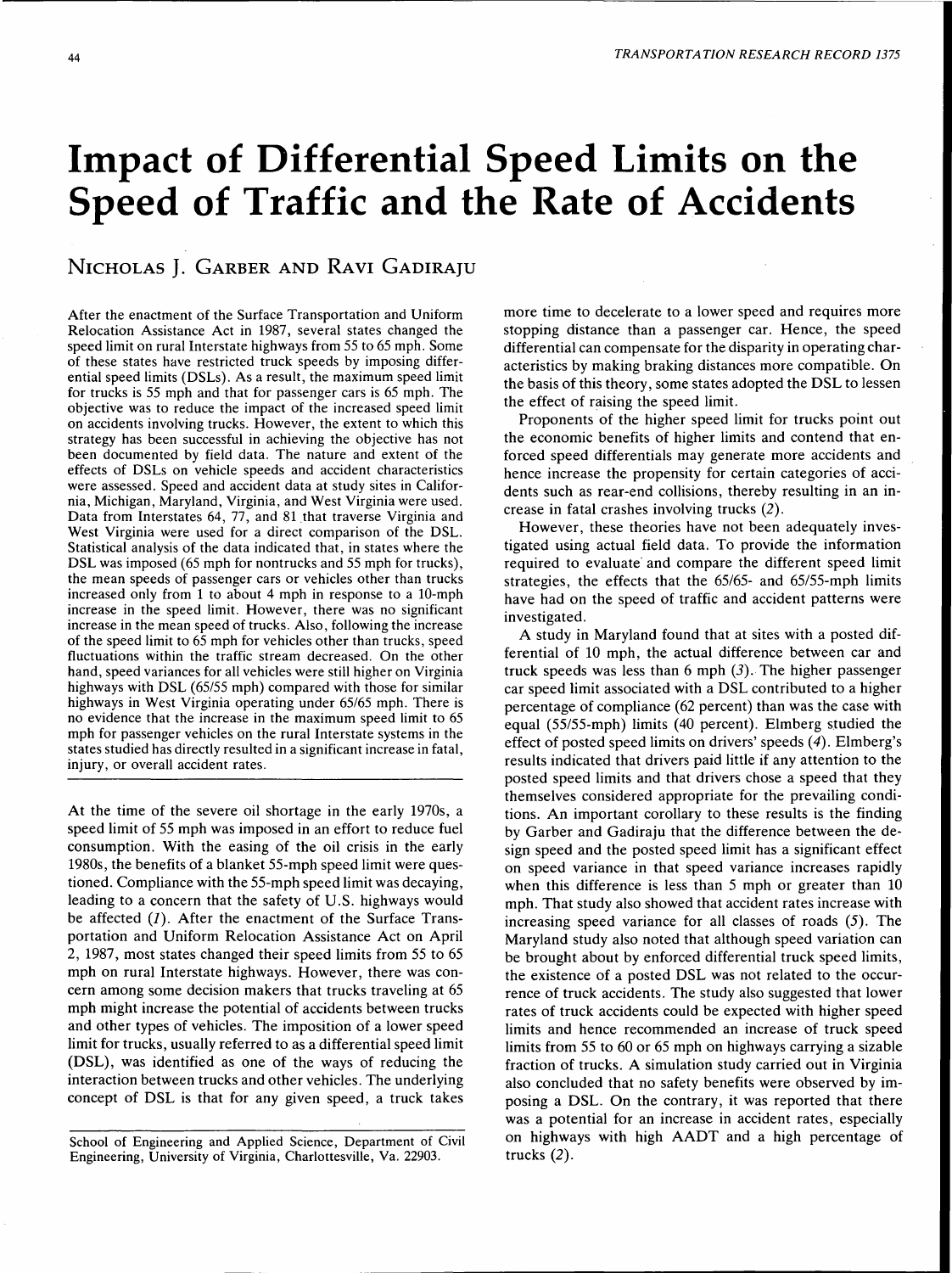# PURPOSE AND SCOPE

The primary purpose of this study was to determine whether the imposition of a DSL on a rural Interstate highway will result in significant changes in the speed of the traffic and the type and number of accidents on the highway. Although the study was limited to the states of California, Maryland, Michigan, Virginia, and West Virginia, the results can be generalized because of the varied locations of these states.

The specific objectives of the study were to

• Determine the effect of increasing the speed limit to 65 mph for passenger cars on the speeds of passenger cars and trucks and on accident patterns;

• Investigate the effect of a DSL on speed dispersion and the difference between mean speeds of trucks and passenger cars, accident rates and the severity of accidents, and different categories of accidents and various types of collisions; and

• Compare the relative benefits of the 65/55- and the 65/ 65-mph speed limits.

#### METHODOLOGY

#### Selection of Study Sites

The selection of sites for this study was based on the premise that data from a few sites from states located in different parts of the country would give more representative results than data from many sites in one or two states in the same area of the country. For comparisons, two sets of sites were chosen. The first set consisted of test sites and control sites. Test sites were segments of the Interstate routes on which the posted speed limit was increased, and control sites were those sections on which the speed limit remained at 55 mph. Typical control sites were Interstate segments near metropolitan areas and other comparable federal routes running parallel to test sites. A total of 11 sites at which extensive data had been collected before and after the speed limit increase were selected. There were three in California (one test and two control), three in Michigan (one test and two control), four in Virginia (two test and two control), and one control site in Maryland. The data from the first set of sites were used to investigate the effect of raising the speed limit to 65 mph for vehicles other than trucks.

The second set consisted of sites on routes I-66, 1-77, and I-81 that traverse both Virginia (with DSL) and West Virginia (without DSL). This facilitated the direct comparison of the effect on accident characteristics of the 65/55-mph speed limit with that of the 65/65-mph speed limit. Unfortunately, it was not possible to obtain "before" speed data at the West Virginia sites. The comparison was therefore made on the "before" and "after" accident rates but only on speed data from the period after the DSL went into effect in Virginia.

### Data Collection

#### *Speed Data*

The speed data were collected during 24 hr of continuous monitoring. For direct comparison, speeds were recorded before and after the change in speed limit. Tables 1 through 4 give the speed statistics at the test and control sites for the

|--|--|--|--|--|--|

| <b>PERIOD</b> | <b>VEHICLES</b>     | <b>SPEED</b><br><b>LIMIT</b> | <b>VOLUME</b><br>(ADT) | <b>MEAN SPEED</b><br>(MPH)                      | <b>STND</b><br><b>DEVN</b> | 85th %<br><b>SPEED</b> | % IN PACE | % OVER<br><b>LIMIT</b> |
|---------------|---------------------|------------------------------|------------------------|-------------------------------------------------|----------------------------|------------------------|-----------|------------------------|
|               |                     |                              |                        | Test Section - Interstate 5 Near Williams       |                            |                        |           |                        |
| "BEFORE"      | CARS                | 55                           | 3921 SB                | 66.0                                            | 6.4                        | 72                     | 63.3      | 95.3                   |
|               | <b>TRUCKS</b>       | 55                           | 2918 SB                | 62.7                                            | 6.3                        | 68                     | 72.6      | 89.9                   |
|               | <b>ALL VEHICLES</b> | 55                           | 6839 SB                | 64.7                                            | 6.6                        | 71                     | 65.5      | 93.0                   |
| "AFTER"       | CARS                | 65                           | 5835 SB                | 67.2                                            | 6.3                        | 74                     | 64.5      | 69.1                   |
|               | <b>TRUCKS</b>       | 55                           | 2827 SB                | 61.2                                            | 5.9                        | 67                     | 72.4      | 21.7                   |
|               | <b>ALL VEHICLES</b> | 65/55                        | 8662 SB                | 65.2                                            | 6.8                        | 72                     | 58.0      | 53.5                   |
|               |                     |                              |                        | Control Section A - Interstate 5 in Sacramento  |                            |                        |           |                        |
| "BEFORE"      | CARS                | 55                           | 30192 SB               | 62.7                                            | 5.8                        | 69                     | 65.6      | 93.5                   |
|               | <b>TRUCKS</b>       | 55                           | 11022 SB               | 62.2                                            | 5.2                        | 68                     | 69.2      | 92.8                   |
|               | <b>ALL VEHICLES</b> | 55                           | 41214 SB               | 62.5                                            | 5.7                        | 69                     | 66.4      | 93.3                   |
| "AFTER"       | CARS                | 55                           | 40965 SB               | 62.7                                            | 5.7                        | 69                     | 65.1      | 92.3                   |
|               | <b>TRUCKS</b>       | 55                           | 8521 SB                | 59.8                                            | 5.7                        | 65                     | 70.0      | 83.9                   |
|               | <b>ALL VEHICLES</b> | 55                           | 49486 SB               | 62.2                                            | 5.8                        | 68                     | 64.3      | 90.7                   |
|               |                     |                              |                        | Control Section B - Route 99 at Grant Line Road |                            |                        |           |                        |
| "BEFORE"      | CARS                | 55                           | 9973 SB                | 62.2                                            | 4.9                        | 67                     | 74.7      | 94.4                   |
|               | <b>TRUCKS</b>       | 55                           | 3373 SB                | 59.9                                            | 4.4                        | 64                     | 79.9      | 89.0                   |
|               | <b>ALL VEHICLES</b> | 55                           | 13346 SB               | 61.6                                            | 4.9                        | 67                     | 74.6      | 93.0                   |
| "AFTER"       | <b>CARS</b>         | 55                           | 11272 SB               | 62.0                                            | 4.7                        | 67                     | 75.2      | 94.1                   |
|               | <b>TRUCKS</b>       | 55                           | 3445 SB                | 59.2                                            | 4.4                        | 64                     | 78.6      | 85.7                   |
|               | <b>ALL VEHICLES</b> | 55                           | 14717 SB               | 61.3                                            | 4.8                        | 66                     | 74.5      | 92.1                   |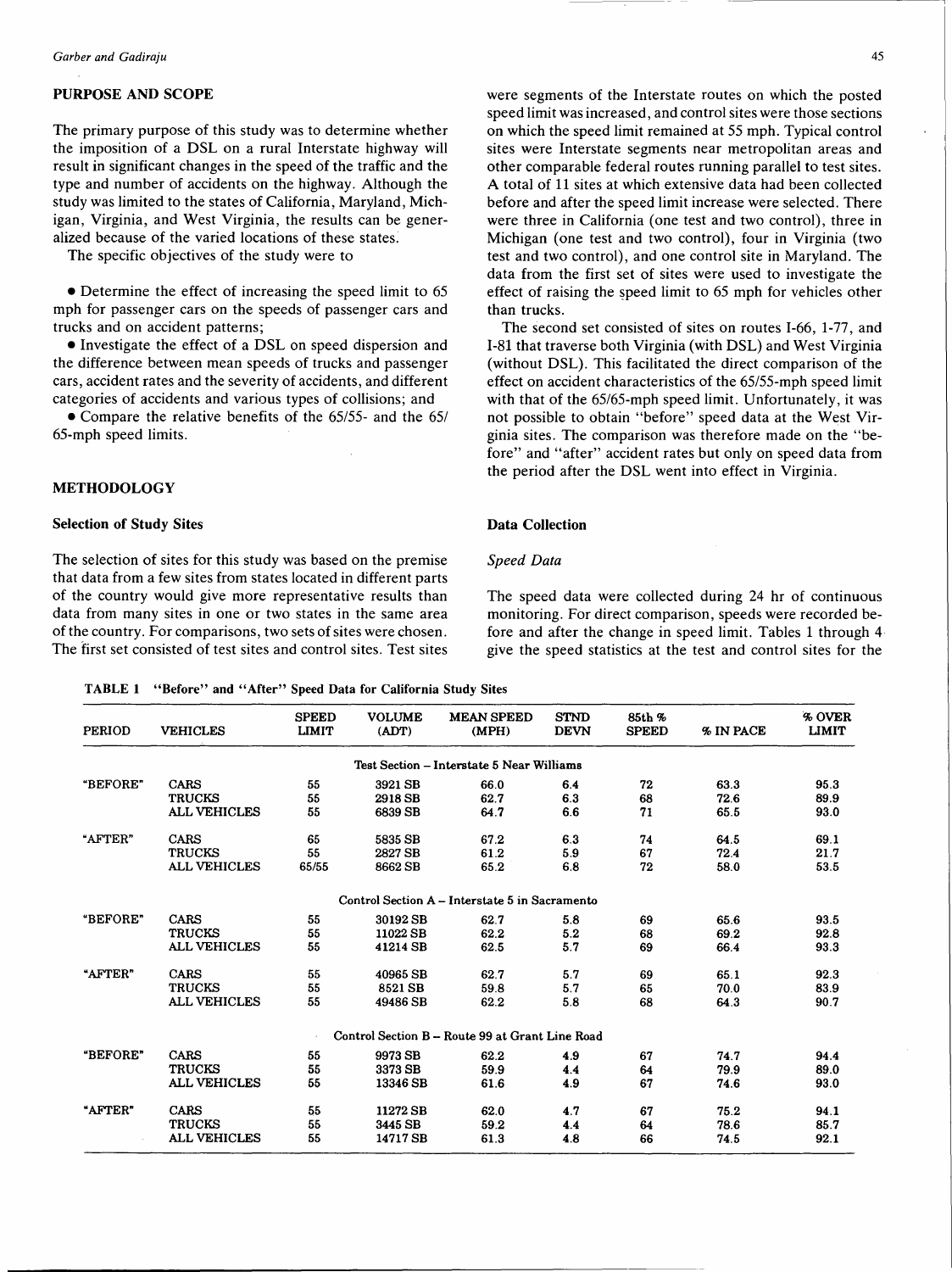TABLE 2 "Before" and "After" Speed Data for Michigan Study Sites

| <b>PERIOD</b> | <b>VEHICLES</b>     | <b>SPEED</b><br><b>LIMIT</b> | <b>VOLUME</b><br>(ADT) | <b>MEAN SPEED</b><br>(MPH)                    | <b>STND</b><br><b>DEVN</b> | 85th %<br><b>SPEED</b> | % IN PACE | % OVER<br><b>LIMIT</b> |
|---------------|---------------------|------------------------------|------------------------|-----------------------------------------------|----------------------------|------------------------|-----------|------------------------|
|               |                     |                              |                        | Test Section - Interstate 96 Near Fowlerville |                            |                        |           |                        |
| "BEFORE"      | <b>CARS</b>         | 55                           | 29861 EB               | 65.8                                          | 5.9                        | 74                     | 64.2      | 97.5                   |
|               | <b>TRUCKS</b>       | 55                           | 4538 EB                | 59.2                                          | 5.1                        | 66                     | 70.6      | 81.0                   |
|               | <b>ALL VEHICLES</b> | 55                           | 34399 EB               | 64.8                                          | 6.3                        | 73                     | 61.0      | 95.2                   |
| "AFTER"       | CARS                | 65                           | 32698 EB               | 67.0                                          | 5.4                        | 74                     | 69.4      | 66.2                   |
|               | <b>TRUCKS</b>       | 55                           | 4667 EB                | 59.1                                          | 4.8                        | 65                     | 74.8      | 8.5                    |
|               | <b>ALL VEHICLES</b> | 55                           | 37365 EB               | 65.9                                          | 59                         | 73                     | 63.8      | 58.5                   |
|               |                     |                              |                        | Control Section A – Route 52 South of I-96    |                            |                        |           |                        |
| "BEFORE"      | <b>CARS</b>         | 55                           | 2646 EB                | 61.4                                          | 7.4                        | 70                     | 59.3      | 84.1                   |
|               | <b>TRUCKS</b>       | 55                           | 411 EB                 | 56.1                                          | 8.9                        | 66                     | 53.6      | 63.1                   |
|               | <b>ALL VEHICLES</b> | 55                           | 3057 EB                | 60.6                                          | 7.9                        | 70                     | 57.6      | 81.3                   |
| "AFTER"       | <b>CARS</b>         | 55                           | 2889 EB                | 61.0                                          | 6.6                        | 70                     | 61.0      | 84.9                   |
|               | <b>TRUCKS</b>       | 55                           | 503 EB                 | 55.7                                          | 6.1                        | 63                     | 65.1      | 58.3                   |
|               | <b>ALL VEHICLES</b> | 55                           | 3392 EB                | 60.2                                          | 6.8                        | 69                     | 58.9      | 80.8                   |
|               |                     |                              |                        | Control Section B - Interstate 69 Near Flint  |                            |                        |           |                        |
| "BEFORE"      | <b>CARS</b>         | 55                           | 35476 EB               | 65.6                                          | 6.7                        | 75                     | 57.9      | 95.5                   |
|               | <b>TRUCKS</b>       | 55                           | 4237 EB                | 64.1                                          | 6.1                        | 72                     | 63.3      | 93.4                   |
|               | <b>ALL VEHICLES</b> | 55                           | 39713 EB               | 65.5                                          | 6.7                        | 74                     | 58.1      | 95.3                   |
| "AFTER"       | <b>CARS</b>         | 55                           | 29390 EB               | 66.1                                          | 6.4                        | 74                     | 58.0      | 95.8                   |
|               | <b>TRUCKS</b>       | 55                           | 3891 EB                | 63.2                                          | 6.1                        | 71                     | 59.5      | 92.7                   |
|               | <b>ALL VEHICLES</b> | 55                           | 33281 EB               | 65.8                                          | 6.4                        | 74                     | 57.6      | 95.5                   |

TABLE 3 "Before" and "After" Speed Data for Virginia Study Sites

 $\sim$ 

 $\hat{\boldsymbol{\beta}}$ 

| <b>PERIOD</b> | <b>VEHICLES</b>     | <b>SPEED</b><br><b>LIMIT</b> | <b>VOLUME</b><br>(ADT) | <b>MEAN SPEED</b><br>(MPH)                        | <b>STND</b><br><b>DEVN</b> | 85th %<br><b>SPEED</b> | % IN PACE | % OVER<br><b>LIMIT</b> |
|---------------|---------------------|------------------------------|------------------------|---------------------------------------------------|----------------------------|------------------------|-----------|------------------------|
|               |                     |                              |                        | Test Section A - Interstate East of Marshall      |                            |                        |           |                        |
| "BEFORE"      | CARS                | 55                           | 7117 WB                | 62.6                                              | 6.2                        | 70                     | 66.2      | 92.3                   |
|               | <b>TRUCKS</b>       | 55                           | 4016 WB                | 61.5                                              | 6.0                        | 69                     | 62.8      | 88.3                   |
|               | <b>ALL VEHICLES</b> | 55                           | 11133 WB               | 62.2                                              | 6.2                        | 70                     | 64.7      | 90.8                   |
| "AFTER"       | CARS                | 65                           | 9002 WB                | 65.3                                              | 4.9                        | 72                     | 73.8      | 52.3                   |
|               | <b>TRUCKS</b>       | 55                           | 2519 WB                | 61.8                                              | 5.8                        | 70                     | 63.2      | 28.6                   |
|               | <b>ALL VEHICLES</b> | 65/55                        | 11521 WB               | 64.5                                              | 5.3                        | 71                     | 68.9      | 47.1                   |
|               |                     |                              |                        | Test Section B - Interstate 81 South of Lexington |                            |                        |           |                        |
| "BEFORE"      | CARS                | 55                           | 7843 NB                | 66.5                                              | 5.4                        | 74                     | 69.1      | 99.0                   |
|               | <b>TRUCKS</b>       | 55                           | 4249 NB                | 65.6                                              | 5.0                        | 73                     | 70.7      | 98.7                   |
|               | <b>ALL VEHICLES</b> | 55                           | 12092 NB               | 66.2                                              | 5.3                        | 73                     | 69.7      | 98.9                   |
| "AFTER"       | CARS                | 65                           | 6620 NB                | 67.4                                              | 4.8                        | 74                     | 74.6      | 70.7                   |
|               | <b>TRUCKS</b>       | 55                           | 5577 NB                | 652                                               | 5.4                        | 72                     | 65.9      | 51.0                   |
|               | <b>ALL VEHICLES</b> | 65/55                        | 12197 NB               | 66.4                                              | 5.2                        | 73                     | 70.2      | 61.5                   |
|               |                     |                              |                        | Control Section A - Interstate 64 in Chesapeake   |                            |                        |           |                        |
| "BEFORE"      | <b>CARS</b>         | 55                           | 19694 WB               | 61.2                                              | 5.8                        | 69                     | 65.6      | 93.5                   |
|               | <b>TRUCKS</b>       | 55                           | 9366 WB                | 58.4                                              | 5.2                        | 68                     | 69.2      | 92.8                   |
|               | <b>ALL VEHICLES</b> | 55                           | 29060 WB               | 60.2                                              | 5.7                        | 69                     | 66.4      | 93.3                   |
| "AFTER"       | CARS                | 55                           | 20128 WB               | 62.7                                              | 4.0                        | 61                     | 65.1      | 92.3                   |
|               | <b>TRUCKS</b>       | 55                           | 9749 WB                | 59.8                                              | 3.6                        | 63                     | 70.0      | 83.9                   |
|               | <b>ALL VEHICLES</b> | 55                           | 29887 WB               | 62.2                                              | 4.2                        | 65                     | 64.3      | 90.7                   |
|               |                     |                              |                        | Control Section B - Interstate 64 in Newport News |                            |                        |           |                        |
| "BEFORE"      | <b>CARS</b>         | 55                           | 16873 EB               | 62.2                                              | 4.9                        | 67                     | 74.7      | 94.4                   |
|               | <b>TRUCKS</b>       | 55                           | 5009 EB                | 59.9                                              | 4.4                        | 64                     | 79.9      | 89.0                   |
|               | <b>ALL VEHICLES</b> | 55                           | 21882 EB               | 61.6                                              | 4.9                        | 67                     | 74.6      | 93.0                   |
| "AFTER"       | <b>CARS</b>         | 55                           | 17149 EB               | 64.2                                              | 4.4                        | 70                     | 75.2      | 94.1                   |
|               | <b>TRUCKS</b>       | 55                           | 5830 EB                | 61.9                                              | 3.4                        | 66                     | 78.6      | 85.7                   |
|               | <b>ALL VEHICLES</b> | 55                           | 22979 EB               | 63.5                                              | 4.2                        | 69                     | 74.5      | 92.1                   |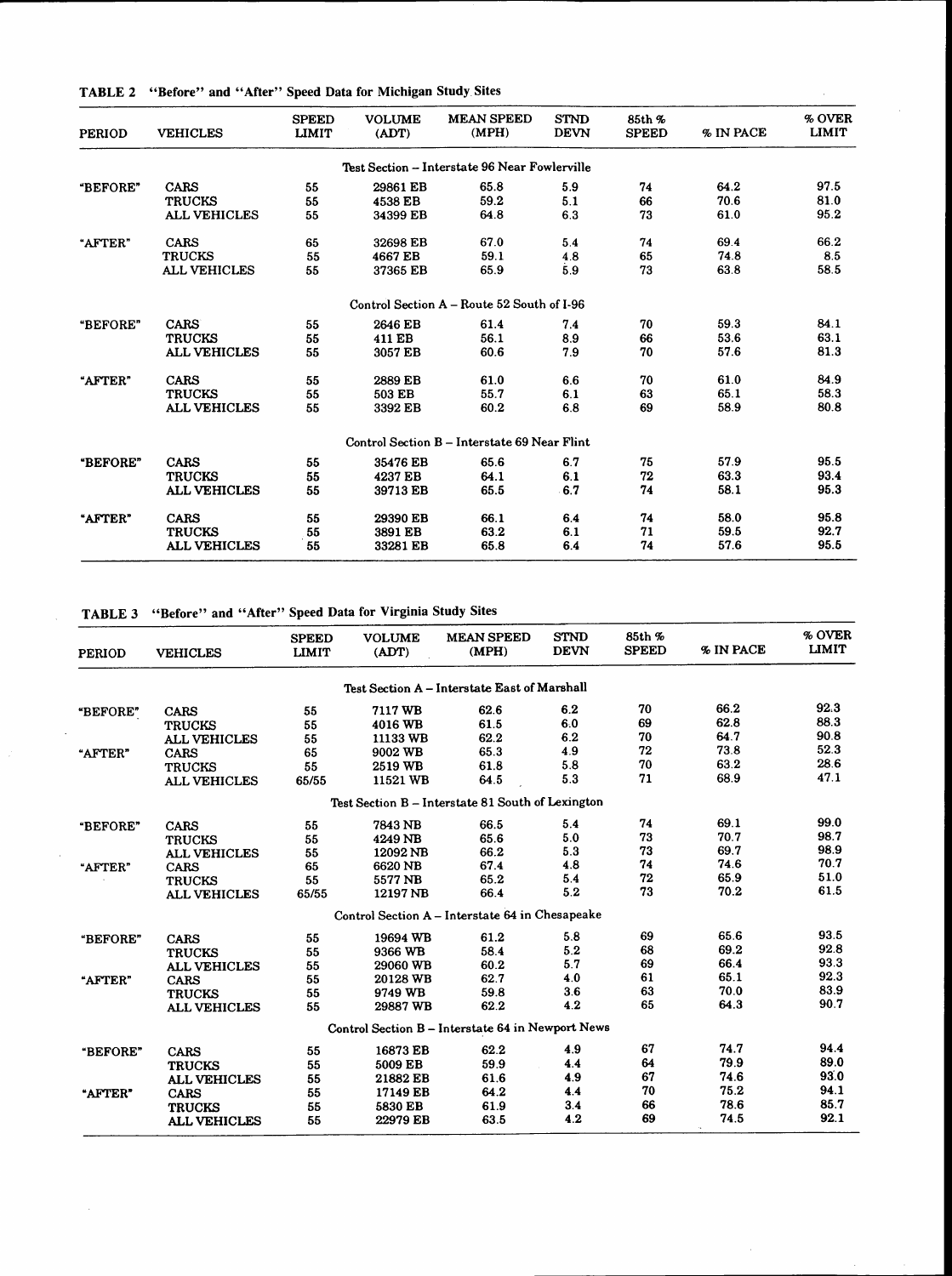TABLE 4 "Before" and "After" Speed Data for Maryland Study Site

| <b>PERIOD</b> | <b>VEHICLES</b>     | <b>SPEED</b><br><b>LIMIT</b> | <b>VOLUME</b><br>(ADT) | <b>MEAN SPEED</b><br>(MPH)                        | <b>STND</b><br><b>DEVN</b> | 85th %<br><b>SPEED</b> | % IN PACE | % OVER<br><b>LIMIT</b> |
|---------------|---------------------|------------------------------|------------------------|---------------------------------------------------|----------------------------|------------------------|-----------|------------------------|
|               |                     |                              |                        | CONTROL SECTION – INTERSTATE 70 WEST OF FREDERICK |                            |                        |           |                        |
| "BEFORE"      | CARS                | 55                           | 11399 EW               | 65.5                                              | 5.4                        | 73                     | 68.3      | 98.3                   |
|               | <b>TRUCKS</b>       | 55                           | 3091 EW                | 64.4                                              | 5.8                        | 72                     | 68.5      | 96.3                   |
|               | <b>ALL VEHICLES</b> | 55                           | 14490 EW               | 65.3                                              | 5.5                        | 72                     | 68.0      | 97.8                   |
| "AFTER"       | <b>CARS</b>         | 55                           | 12801 EW               | 65.9                                              | 5.5                        | 73                     | 68.1      | 98.5                   |
|               | <b>TRUCKS</b>       | 55                           | 2380 EB                | 65.5                                              | 5.5                        | 73                     | 67.5      | 97.5                   |
|               | <b>ALL VEHICLES</b> | 55                           | 15631 EW               | 65.8                                              | 5.5                        | 73                     | 68.0      | 98.3                   |

first set of study sites. The parameters of "after" speed data at sites on the routes that traverse Virginia and West Virginia are given in Table 5.

# *Accident Data*

Accident data were collected at each site and designated as either "before" or "after" data. The "before" data covered at least 36 months preceding the effective date of the change in the speed limit, whereas the "after" data covered 12 or more months with the new speed limit. Specific information on accident characteristics was extracted from accident files, including details of vehicles involved, collision type, severity of accident, and several other variables. Volume data in terms of average daily traffic (ADT) were obtained at each site and were used to compute the accident rates that formed the basis of comparison. Three severity classifications were used: fatal (FAT), injury (INJ), and property damage only (PDO). The accidents were also classified in terms of the number of vehicles involved (i.e., one, two, or three or more). The three main categories of two-vehicle accident types were nontruck/ nontruck (NT-NT), nontruck/truck (NT-T), and truck/truck (T-T). The three most common types of collisions were sideswipe, rear-end, and those with a fixed object. Tables 6 through 8 summarize the accident rates for the different locations by

TABLE 5 "After" Speed Data at Virginia and West Virginia Sites

severity, number of vehicles, and types of vehicles and collisions.

### ANALYSIS AND RESULTS

Detailed statistical comparisons were carried out to determine whether significant changes occurred in speed and accident characteristics after the implementation of a given strategy. The T-test was used to compare the different sets of speed data, and the chi-square and proportionality tests were used for the accident data. The following null hypotheses formed the basis for comparisons:

1. Hypothesis for "before" and "after" comparison: There is no significant difference in accident or speed characteristics between the "'before" and "after" data for the sections of highway under consideration. This hypothesis was tested for changes in accident and speed characteristics at sites where the speed limit was changed from 55 to *65155* mph and at sites where the speed limit was maintained at 55 mph. The data from a test section during the "before" period were compared with the data from the same test of control section during the "after" period. The results of this analysis also served the secondary objective of creating a background for the interpretation of the results of the accident analysis.

| <b>SITE</b>    | <b>VEHICLES</b>     | <b>SPEED LIMIT</b> | <b>MEAN SPEED (MPH)</b> | SPEED VARIANCE (MPH) |
|----------------|---------------------|--------------------|-------------------------|----------------------|
| ROUTE 64 (VA)  | <b>CARS</b>         | 65                 | 65.79                   | 23.22                |
| ROUTE 64 (VA)  | <b>TRUCKS</b>       | 55                 | 60.25                   | 17.75                |
| ROUTE 64 (VA)  | <b>ALL VEHICLES</b> | 65/55              | 64.31                   | 27.69                |
| ROUTE 64 (WVA) | <b>CARS</b>         | 65                 | 65.41                   | 11.30                |
| ROUTE 64 (WVA) | <b>TRUCKS</b>       | 65                 | 61.94                   | 8.74                 |
| ROUTE 64 (WVA) | <b>ALL VEHICLES</b> | 65                 | 64.36                   | 13.13                |
| ROUTE 81 (VA)  | CARS                | 65                 | 66.02                   | 12.43                |
| ROUTE 81 (VA)  | <b>TRUCKS</b>       | 55                 | 59.78                   | 12.25                |
| ROUTE 81 (VA)  | <b>ALL VEHICLES</b> | 65/55              | 63.05                   | 24.60                |
| ROUTE 81 (WVA) | <b>CARS</b>         | 65                 | 66.18                   | 16.06                |
| ROUTE 81 (WVA) | <b>TRUCKS</b>       | 65                 | 64.23                   | 19.58                |
| ROUTE 81 (WVA) | <b>ALL VEHICLES</b> | 65                 | 65.26                   | 18.54                |
| ROUTE 77 (VA)  | <b>CARS</b>         | 65                 | 66.77                   | 19.11                |
| ROUTE 77 (VA)  | <b>TRUCKS</b>       | 55                 | 58.42                   | 15.56                |
| ROUTE 77 (VA)  | <b>ALL VEHICLES</b> | 65/55              | 64.30                   | 32.48                |
| ROUTE 77 (WVA) | <b>CARS</b>         | 65                 | 63.84                   | 19.54                |
| ROUTE 77 (WVA) | <b>TRUCKS</b>       | 65                 | 57.78                   | 16.93                |
| ROUTE 77 (WVA) | <b>ALL VEHICLES</b> | 65                 | 62.02<br>$\cdot$        | 26.40                |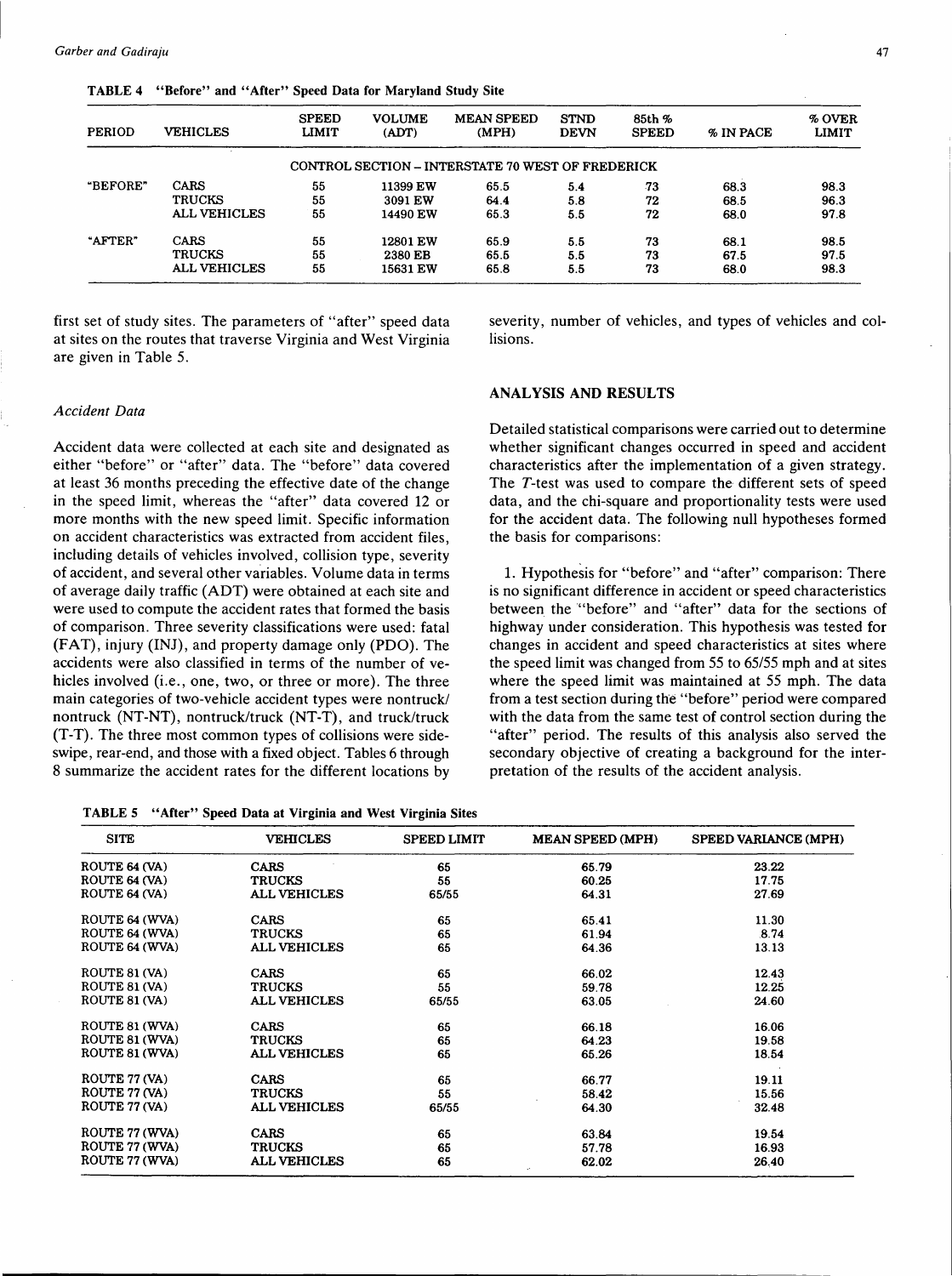TABLE 6 Accident Rates at First Set of Study Sites (California and Michigan)

|               |                         | Time    |       |      | Severity |            |        | <b>Number of Vehicles</b> |       |            |       |      |       | Two-Vehicle Accidents Types of Collision |
|---------------|-------------------------|---------|-------|------|----------|------------|--------|---------------------------|-------|------------|-------|------|-------|------------------------------------------|
| Site          | Period                  | $(y_T)$ | Route | Fat  | Injury   | <b>PDO</b> | 1      | 2                         | $3+$  | NT-NT NT-T |       |      |       | T-T SDSWP Rearend                        |
|               | <b>CALIFORNIA SITES</b> |         |       |      |          |            |        |                           |       |            |       |      |       |                                          |
| <b>TEST</b>   | "BEFORE" 3.0            |         | 5     | 0.73 | 16.96    | 38.61      | 40.57  | 15.0                      | 0.73  | 10.09      | 3.93  | 0.98 | 3.44  | 6.14                                     |
|               | "AFTER"                 | 1.75    | 5     | 0.63 | 18.02    | 30.68      | 32.57  | 15.81                     | 0.94  | 12.66      | 2.84  | 0.31 | 6.64  | 5.06                                     |
| CONT A        | "BEFORE" 3.0            |         | 5     | 0.46 | 11.15    | 12.56      | 8.94   | 12.36                     | 2.87  | 10.44      | 1.53  | 0.39 | 5.28  | 5.81                                     |
|               | "AFTER"                 | 1.75    | 5     | 0.55 | 12.47    | 16.45      | 10.04  | 15.33                     | 4.05  | 13.45      | 1.42  | 0.46 | 6.72  | 7.41                                     |
| CONT B        | "BEFORE" 3.0            |         | 99    | 1.31 | 45.30    | 60.77      | 50.52  | 47.91                     | 8.76  | 41.58      | 5.03  | 1.30 | 9.51  | 29.45                                    |
|               | "AFTER"                 | 1.75    | 99    | 1.66 | 50.52    | 58.30      | 48.57  | 49.13                     | 12.77 | 44.97      | 3.33  | 0.83 | 12.49 | 32.20                                    |
|               | <b>MICHIGAN SITES</b>   |         |       |      |          |            |        |                           |       |            |       |      |       |                                          |
| <b>TEST</b>   | "BEFORE" 3.0            |         | 96    | 0.42 | 7.98     | 28.80      | 24.46  | 10.53                     | 2.21  | 6.96       | 2.55  | 1.02 | 0.34  | 10.60                                    |
|               | "AFTER"                 | 1.0     | 96    | 0.23 | 11.34    | 45.12      | 36.61  | 17.01                     | 3.07  | 11.82      | 4.01  | 1.18 | 0.05  | 12.99                                    |
| CONT A        | "BEFORE" 3.0            |         | 52    | 0.00 | 23.01    | 110.49     | 93.19  | 32.21                     | 8.05  | 20.71      | 9.20  | 2.30 | 0.02  | 4.63                                     |
|               | "AFTER"                 | 1.0     | 52    | 3.06 | 24.53    | 141.06     | 119.58 | 36.79                     | 12.26 | 18.40      | 15.33 | 3.06 | 0.01  | 3.07                                     |
| <b>CONT B</b> | "BEFORE" 3.0            |         | 69    | 0.17 | 20.66    | 53.74      | 39.81  | 30.35                     | 4.41  | 22.75      | 5.63  | 1.97 | 0.52  | 30.23                                    |
|               | "AFTER"                 | 1.0     | 69    | 0.21 | 30.45    | 69.67      | 60.70  | 32.53                     | 7.09  | 20.02      | 8.55  | 3.96 | 0.42  | 41.51                                    |

•Accidents per 100 million vehicle miles of travel.

 $NT-NT = non-truck/non-truck, NT-T = non-truck/truck, T-T = truck/truck, and SDSWP = sideswipe.$ 

2. Hypothesis for test and control comparison: There is no significant difference in speeds and accidents between the sites where the 65/55-mph limit is in effect and the sites where the 55-mph limit has been maintained. This hypothesis tested for any spillover effects of speed limit change in the test area. For example, drivers exiting a test section may continue to driver at higher speeds as a result of speed adaptation and affect the accident characteristics at locations with 55-mph speed limit.

3. Hypothesis for 65/65 and 65/55 comparison: There is no significant difference in speed and accident characteristics between sites having 65/65-mph speed limit and those with 65/ 55-mph speed limit. This hypothesis tested for the differences in the effect of 65/65- and 65/55-mph speed limits on accident

characteristics at similar highway sections. The main purpose of the speed comparison was to investigate. the effect on vehicle speeds of the imposition of a DSL.

The following categories of vehicle speeds were analyzed: average speed and 85th percentile speed of passenger cars, average speed and 85th percentile speed of large trucks, and average speed and 85th percentile speed of all vehicles.

In addition, the effect of the DSL on speed dispersion and on the difference between mean speeds of cars and trucks was evaluated. Speed dispersion is defined as the measured difference between average speed and 85th percentile speed. This parameter is sensitive to groups of excessive speeders, which are not totally reflected by average speed.

TABLE 7 Accident Rates at First Set of Study Sites (Virginia and Maryland)

|                |                      |       |      | Severity |            |       | Number of Vehicles |       |       | Two-Vehicle Accidents |       |      | Types of Collision |                      |
|----------------|----------------------|-------|------|----------|------------|-------|--------------------|-------|-------|-----------------------|-------|------|--------------------|----------------------|
| Site           | Period               | Route | Fat  | Injury   | <b>PDO</b> | 1     | $\bf{2}$           | $3+$  | NT-NT | $NT-T$                | $T-T$ |      |                    | SDSWP Rearend FIXOBJ |
| VIRGINIA SITES |                      |       |      |          |            |       |                    |       |       |                       |       |      |                    |                      |
| <b>TEST A</b>  | "BEFORE"             | 66    | 0.50 | 12.87    | 26.25      | 10.09 | 23.22              | 6.31  | 17.93 | 3.78                  | 1.51  | 4.54 | 5.04               | 17.16                |
|                | "AFTER"              | 66    | 1.42 | 28.55    | 31.42      | 19.99 | 33.55              | 7.85  | 26.43 | 5.71                  | 1.42  | 5.71 | 5.71               | 32.83                |
| <b>TEST B</b>  | "BEFORE"             | 81    | 0.93 | 21.82    | 29.86      | 19.14 | 21.82              | 4.95  | 11.79 | 7.22                  | 2.81  | 7.89 | 7.22               | 27.57                |
|                | "AFTER"              | 81    | 0.76 | 24.94    | 38.77      | 27.24 | 30.31              | 6.91  | 16.12 | 10.74                 | 3.45  | 9.97 | 10.36              | 39.52                |
| CONT A         | "BEFORE"             | 64    | 0.00 | 46.47    | 35.91      | 35.91 | 38.02              | 8.45  | 25.35 | 8.45                  | 4.22  | 2.11 | 6.33               | 14.78                |
|                | <b>"AFTER"</b>       | 64    | 0.00 | 31.14    | 52.95      | 35.82 | 37.37              | 10.90 | 21.80 | 10.90                 | 4.67  | 1.55 | 6.22               | 14.01                |
| CONT B         | "BEFORE"             | 64    | 1.75 | 45.61    | 49.12      | 47.36 | 29.82              | 19.29 | 19.30 | 8.77                  | 1.75  | 1.75 | 3.51               | 15.78                |
|                | "AFTER"              | 64    | 0.00 | 53.04    | 68.81      | 24.37 | 65.94              | 31.54 | 53.04 | 12.90                 | 0.00  | 4.30 | 10.03              | 20.07                |
|                | <b>MARYLAND SITE</b> |       |      |          |            |       |                    |       |       |                       |       |      |                    |                      |
| <b>CONT</b>    | <b>"BEFORE"</b>      | 70    | 1.21 | 35.10    | 28.62      | 36.52 | 20.08              | 8.32  | 16.63 | 2.84                  | 0.61  | 4.54 | 5.04               |                      |
|                | "AFTER"              | 70    | 0.75 | 21.44    | 37.62      | 37.63 | 20.31              | 1.88  | 16.56 | 3.00                  | 0.75  | 5.71 | 5.64               |                      |

\*Accidents per 100 million vehicle miles of travel.

NT-NT = non-truck/non-truck, NT-T = non-truck/truck, T-T = truck/truck, SDSWP = sideswipe, and FIXOBJ = fixed object.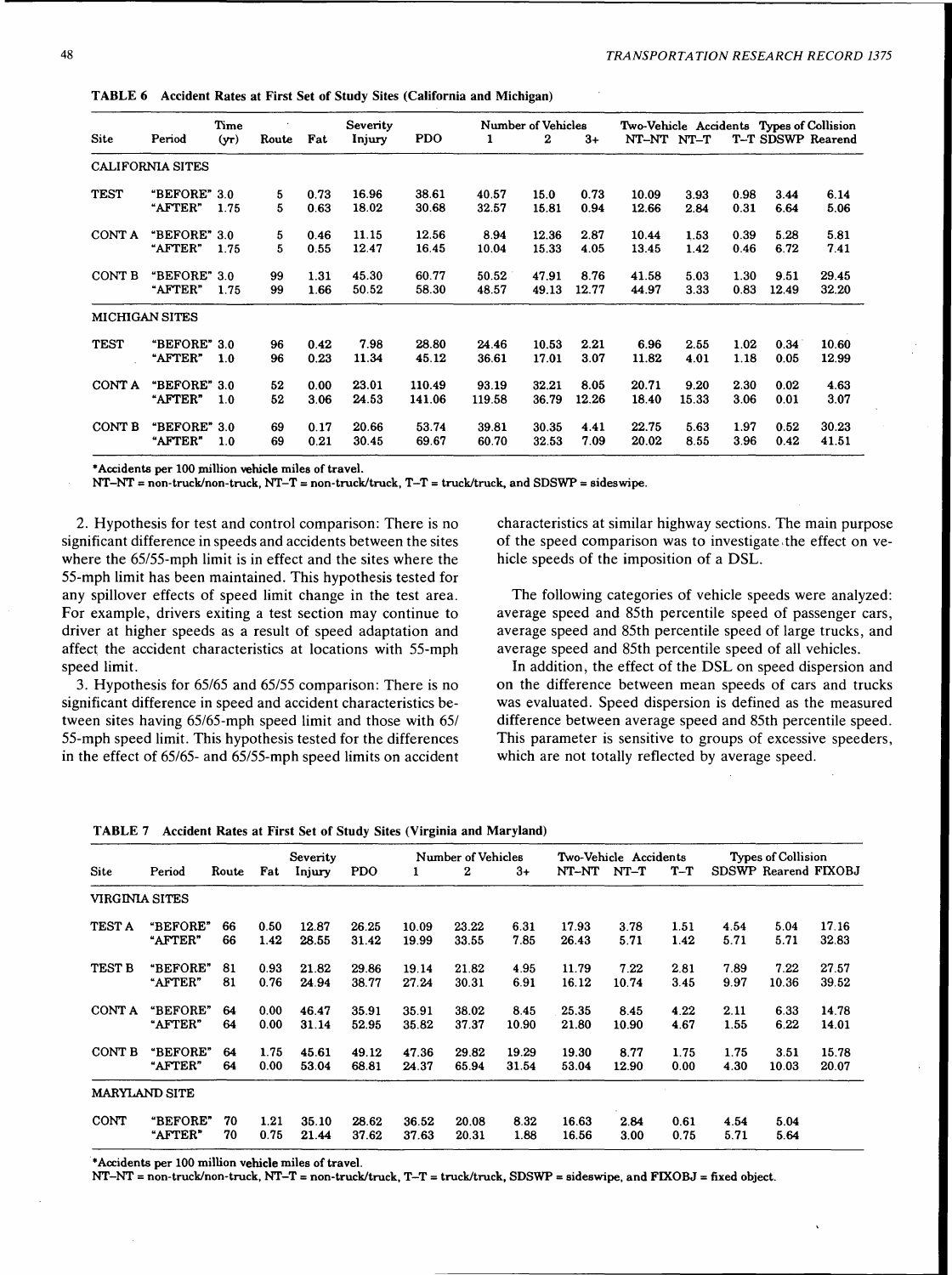|              | DAILY TRAFFIC   |            | <b>SEVERITY</b> |            |       | <b>NO. OF VEHICLES</b> |       | TWO-VEHICLE ACCIDENTS TYPES OF COLLISION            |       |       |       |       |           |
|--------------|-----------------|------------|-----------------|------------|-------|------------------------|-------|-----------------------------------------------------|-------|-------|-------|-------|-----------|
| <b>ROUTE</b> | <b>CATEGORY</b> | <b>FAT</b> | INJ             | <b>ALL</b> | 1     | 2                      | $3+$  | NT-NT                                               | NT-T  | $T-T$ | SS    | RE    | <b>FO</b> |
|              |                 |            |                 |            |       |                        |       | <b>ACCIDENTS IN VIRGINIA DURING "BEFORE" PERIOD</b> |       |       |       |       |           |
| 64           | < 50000         | 1.055      | 27.81           | 71.14      | 42.96 | 22.61                  | 5.81  | 13.34                                               | 4.60  | 0.68  | 12.71 | 17.46 | 25.42     |
|              | > 50000         | 0.701      | 54.48           | 141.81     | 35.55 | 68.90                  | 37.45 | 57.68                                               | 10.41 | 0.90  | 24.11 | 48.23 | 69.17     |
| 77           | < 50000         | 0.897      | 27.36           | 60.99      | 34.98 | 23.32                  | 3.14  | 4.93                                                | 7.63  | 3.59  | 5.12  | 22.15 | 30.19     |
| 81           | < 50000         |            | 0.971 23.32     | 56.84      | 34.29 | 20.94                  | 1.75  | 5.54                                                | 10.15 | 1.26  | 7.19  | 19.27 | 28.18     |
|              |                 |            |                 |            |       |                        |       | ACCIDENTS IN WEST VIRGINIA DURING "BEFORE" PERIOD   |       |       |       |       |           |
| 64           | < 50000         | 1.110      | 39.60           | 116.32     | 62.81 | 47.69                  | 5.82  | 30.04                                               | 14.78 | 2.86  | 17.45 | 24.43 | 31.41     |
| 77           | < 50000         | 0.730      | 18.31           | 55.49      | 29.96 | 22.75                  | 2.77  | 14.33                                               | 7.05  | 1.36  | 8.32  | 11.65 | 14.98     |
| 81           | < 50000         |            | 0.330 13.88     | 38.99      | 21.05 | 15.98                  | 1.95  | 10.07                                               | 4.95  | 0.96  | 5.85  | 8.19  | 10.53     |
|              |                 |            |                 |            |       |                        |       | ACCIDENTS IN VIRGINIA DURING "AFTER" PERIOD         |       |       |       |       |           |
| 64           | < 50000         | 0.918      | 24.94           | 64.35      | 39.98 | 20.55                  | 4.09  | 10.52                                               | 4.37  | 0.35  | 15.11 | 18.31 | 29.52     |
|              | > 50000         | 0.607      | 41.57           | 126.23     | 28.12 | 67.03                  | 31.38 | 49.39                                               | 8.66  | 0.68  | 21.06 | 39.41 | 63.98     |
| 77           | < 50000         | 0.675      | 19.56           | 57.66      | 35.74 | 20.23                  | 1.68  | 5.06                                                | 6.41  | 1.01  | 4.36  | 23.14 | 29.85     |
| 81           | < 50000         | 1.143      | 20.29           | 51.35      | 28.86 | 19.43                  | 3.18  | 5.22                                                | 7.92  | 1.22  | 8.47  | 17.22 | 24.81     |
|              |                 |            |                 |            |       |                        |       | ACCIDENTS IN WEST VIRGINIA DURING "AFTER" PERIOD    |       |       |       |       |           |
| 64           | < 50000         | 1.480      | 30.81           | 78.21      | 45.36 | 29.72                  | 3.13  | 19.32                                               | 8.32  | 2.08  | 10.95 | 15.64 | 21.12     |
| 77           | < 50000         |            | 0.734 35.64     | 71.82      | 41.65 | 27.29                  | 2.87  | 17.73                                               | 7.63  | 1.91  | 10.05 | 14.36 | 19.39     |
| 81           | < 50000         |            | 1.310 19.62     | 52.00      | 30.16 | 19.76                  | 2.08  | 12.84                                               | 5.53  | 1.38  | 7.28  | 10.40 | 14.04     |

NT-NT = non-truck/non-truck, NT-T = non-truck/truck, T-T = truck/truck, SS = sideswipe, RE = rear-end, and FO = fixed object.

#### Mean Speeds

Table 9 gives the values of the test statistic computed for comparisons of mean speeds. It is clear that mean speeds of passenger cars have increased as a result of the increase in the maximum speed limit for passenger cars; thus, Null Hypothesis 1 for speeds can be rejected. However, this increase is fewer than 3 mph at all sites in response to an increase of 10 mph in the speed limit (see Table 1). Only one control site in Michigan showed significant change; however, the actual difference between the "before" and "after" speeds at this site was only 0.6 mph (see Table 4). These sites therefore seem to be good choices for control areas in the accident analysis. Hence, it can be concluded that the control sections were not significantly affected by spillover effects from the test areas and that Null Hypothesis 1 can be accepted with regard to speeds for the control sites.

At the test sites where a differential speed limit was imposed, the difference between mean speeds of nontrucks and trucks showed a dramatic increase after the imposition of the differential speed limit. This was manifested in more conflicts between these types of vehicles.

#### Speed Dispersion

The analysis also showed that speed dispersion decreased at all of the test sites at which the DSL was imposed except for the California site. The increase in the average speeds of passenger cars as a result of the institution of a DSL has partially masked the effect of excessive speeding prevalent during the "before" period. The net effect was a reduction in speed dispersion. However, as the proportion of trucks (subject to the 55-mph limit) in the traffic stream increases, a DSL can cause a significant increase in speed dispersion and consequently in interaction among different vehicles.

#### Accident Data Comparison

As in the speed data analysis, Null Hypotheses 1 and 2 were tested for the accident data comparison. To better understand which characteristic of accidents is considerably affected, various categories of accidents were studied.

#### *"Before" and "After" Comparison at Test Sites*

In the "before" and "after" comparison, the accident data from test sections obtained during the "before" period were compared with the corresponding data from the same section during the "after" period. To test for significant changes in different categories of accidents, chi-square tests with two degrees of freedom were conducted and compared with the critical value (i.e.,  $X^2_{2, 0.05} = 5.99$ ). None of the comparisons indicated significant change; therefore, it can be concluded that the increase in speed limit did not significantly affect the accident rates at the test sections and that Null Hypothesis 1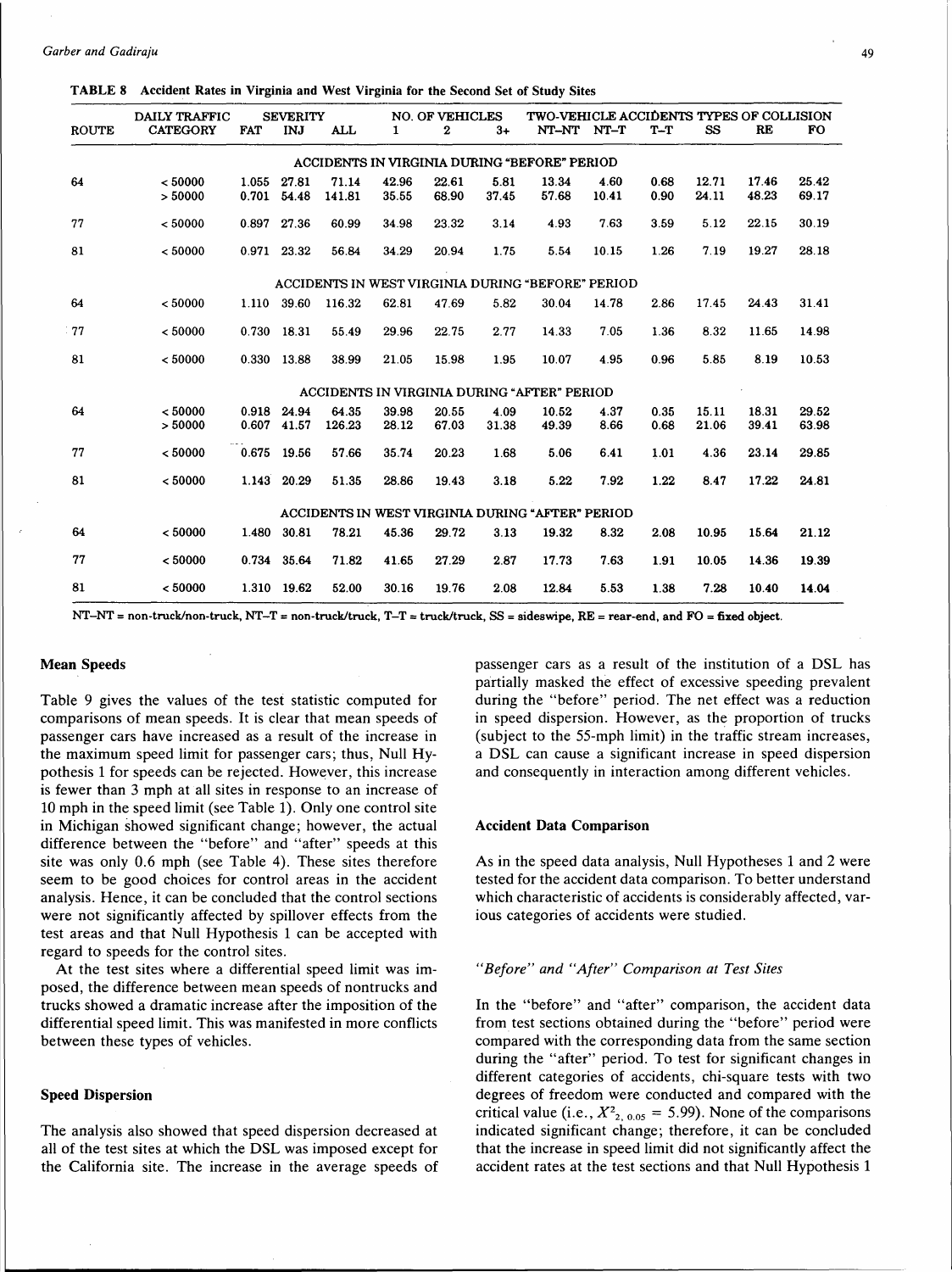| <b>Site</b> | Passenger Cars | <b>T-statistic of Mean Speeds</b><br>Trucks | All Vehicles |
|-------------|----------------|---------------------------------------------|--------------|
|             |                | <b>CALIFORNIA</b>                           |              |
| Test        | $9.13*$        | $-9.31$                                     | $4.62*$      |
| Control A   | 0.00           | $-30.31$                                    | $-7.82$      |
| Control B   | $-3.03$        | $-6.56$                                     | $-5.17$      |
|             |                | <b>MICHIGAN</b>                             |              |
| Test        | 26.45*         | $-0.97$                                     | 24.08*       |
| Control A   | $-2.11$        | $-0.77$                                     | $-2.16$      |
| Control B   | $9.69*$        | $-6.64$                                     | $6.17*$      |
|             |                | <b>VIRGINIA</b>                             |              |
| Test A      | $30.05*$       | $2.01*$                                     | 29.96*       |
| Test B      | $10.61*$       | $-3.79$                                     | $2.96*$      |
| Control A   | 0.39           | $-1.61$                                     | $-1.42$      |
| Control B   | $-4.27$        | $-2.11$                                     | 0.09         |
|             |                | <b>MARYLAND</b>                             |              |
| Control     | 0.57           | 0.74                                        | 0.98         |

TABLE 9 Results of Mean Speed Data Analysis

\* significant at 5% confidence level

for accidents can be accepted. However, some increases in the rates of most collisions were observed, although these increases were not significant at the 5 percent level (see Tables 6 through 8). Similar results were obtained for the control sites.

#### *Test and Control Comparison*

In this comparison, accident data from test sections were compared with data from each control section. A computer program for chi-square analysis (which takes both "before" and "after" accident rates into consideration) was used, but with the critical value being  $X^2_{1, 0.05} = 3.84$ . Table 10 gives the chi-square results of comparison between test and control sites for the different accident characteristics. Almost all of the comparisons were insignificant, indicating that there is no significant change in accident rates at test and control sites. In other words, the increase in speed limits had no significant effect on accident rates at the test and control sites. Therefore, Null Hypothesis 2 for accidents can be accepted.

#### Comparison of 65/65- and 65/55-mph Speed Limits

Three states adjacent to Virginia have a uniform 65-mph speed limit: Kentucky, West Virginia, and North Carolina. Unfortunately, accident and speed data from only West Virginia could be obtained for this study. The comparison was therefore done only for West Virginia and Virginia. Table 5 gives the mean speed and speed variances observed on the selected routes after the change in speed limits. The data indicate that the average speeds of trucks also increased as a result of the uniform increase to 65 mph in West Virginia. Compared with speed variance in Virginia, where a DSL exists, the overall speed variances were lower in West Virginia, where a uniform maximum speed limit (65/65 mph) exists.

Various types of accident rates on West Virginia rural Interstate routes after the increase in the speed limit were also compared with those in Virginia. For direct comparison, only routes that traverse both Virginia and West Virginia were considered. Also, the influence of traffic volume was isolated by segregating accidents on highway sections carrying different levels of average daily traffic. Table 8 gives the various

|  |  |  |  | TABLE 10 Chi-Square Results of Test/Control Comparisons for the First Set of Study Sites |  |  |  |  |
|--|--|--|--|------------------------------------------------------------------------------------------|--|--|--|--|
|--|--|--|--|------------------------------------------------------------------------------------------|--|--|--|--|

| <b>SITES</b>    | <b>SEVERITY</b> |          |            | <b>NO. OF VEHICLES</b> |       |                 | <b>TWO-VEHICLE ACCIDENTS</b> |        |       | <b>TYPES OF COLLISION</b> |       |       |
|-----------------|-----------------|----------|------------|------------------------|-------|-----------------|------------------------------|--------|-------|---------------------------|-------|-------|
| <b>COMPARED</b> | FAT             | INJ      | <b>PDO</b> |                        | 2     | $3+$            | NT-NT                        | $NT-T$ | $T-T$ | SS                        | RE    | FO.   |
| $T - CA$        | 0.033           | 0.009    | 1.265      | 0.426                  | 0.099 | 0.073           | 0.010                        | 0.050  | 0.238 | 0.267                     | 0.330 | 1.726 |
| $T - CB$        | 0.035           | 0.016    | 0.386      | 0.340                  | 0.011 | 0.022           | 0.103                        | 0.054  | 0.091 | 0.287                     | 0.194 | 2.495 |
|                 |                 |          |            |                        |       | <b>MICHIGAN</b> |                              |        |       |                           |       |       |
| $T - CA$        | 0.082           | 0.297    | 0.575      | 0.274                  | 0.578 | 0.013           | 1.295                        | 0.036  | 0.027 | 0.027                     | 0.539 | 0.429 |
| $T - CB$        | 0.190           | 0.013    | 0.432      | 0.004                  | 0.790 | 0.058           | 1.370                        | 0.004  | 0.447 | 0.511                     | 0.067 | 0.931 |
|                 |                 |          |            |                        |       | <b>VIRGINIA</b> |                              |        |       |                           |       |       |
| $T1 - CA$       | 0.087           | $8.964*$ | 0.374      | 2.335                  | 1.183 | 0.026           | 1.632                        | 0.041  | 0.070 | 0.231                     | 0.036 | 2.223 |
| $T1 - CB$       | 0.162           | 2.764    | 0.237      | $9.087*$               | 1.498 | 0.213           | 2.399                        | 0.016  | 0.971 | 0.392                     | 1.203 | 0.852 |
| $T2 - CA$       | 1.421           | 2.057    | 0.158      | 0.876                  | 0.917 | 0.018           | 0.931                        | 0.064  | 0.010 | 0.222                     | 0.274 | 0.860 |
| T2 – CB         | 0.268           | 0.004    | 0.068      | 7.013                  | 1.718 | 0.060           | 2.283                        | 0.039  | 1.474 | 0.470                     | 0.830 | 0.084 |

\*Denotes significant difference at the 5 percent confidence level.

 $NT-NT =$  non-truck/non-truck,  $NT-T =$  non-truck/truck,  $T-T =$  truck/truck,  $SS =$  sideswipe,  $RE =$  rear-end, and  $FO =$  fixed object.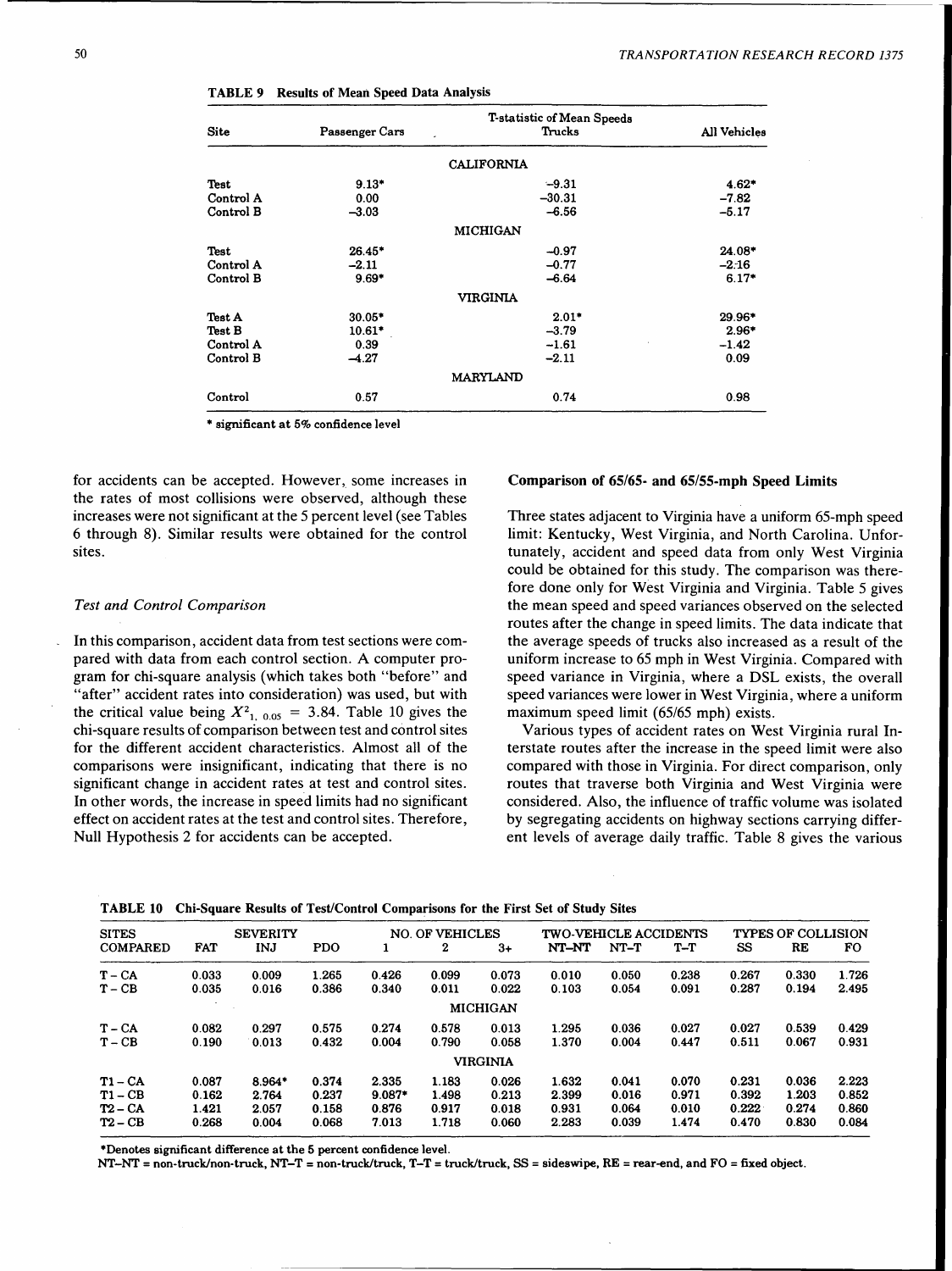*Garber and Gadiraju* 51

|  |  | TABLE 11 Comparison of Accident Rates Between Virginia and West Virginia for the Second Set of Study Sites |  |  |  |  |  |  |  |
|--|--|------------------------------------------------------------------------------------------------------------|--|--|--|--|--|--|--|
|--|--|------------------------------------------------------------------------------------------------------------|--|--|--|--|--|--|--|

|            | <b>SEVERITY</b> |      | NO. OF VEHICLES |          |      | <b>TWO-VEHICLE ACCIDENTS</b>                     |        |          | <b>TYPES OF COLLISION</b> |      |         |
|------------|-----------------|------|-----------------|----------|------|--------------------------------------------------|--------|----------|---------------------------|------|---------|
| <b>FAT</b> | INJ             | ALL  |                 | $\bf{2}$ | $3+$ | NT-NT                                            | $NT-T$ | $T-T$    | SS                        | RE   | FO.     |
|            |                 |      |                 |          |      | VIRGINIA: BEFORE/AFTER COMPARISON                |        |          |                           |      |         |
| 0.44       | 2.07            | 0.92 | 0.60            | $2.85*$  | 0.42 | 0.31                                             | 0.64   | 1.06     | 0.25                      | 0.03 | 0.06    |
|            |                 |      |                 |          |      | WEST VIRGINIA: BEFORE/AFTER COMPARISON           |        |          |                           |      |         |
| 1.42       | 0.51            | 0.12 | 0.08            | 0.32     | 0.67 | 0.24                                             | 0.57   | 0.10     | 0.30                      | 0.25 | 0.12    |
|            |                 |      |                 |          |      | BEFORE PERIOD: VIRGINIA/WEST VIRGINIA COMPARISON |        |          |                           |      |         |
| 1.09       | 0.28            | 0.30 | 0.04            | 0.67     | 0.03 | 1.54                                             | 0.43   | $0.11 -$ | 0.52                      | 0.95 | 1.38    |
|            |                 |      |                 |          |      | AFTER PERIOD: VIRGINIA/WEST VIRGINIA COMPARISON  |        |          |                           |      |         |
| 1.00       | 1.41            | 1.09 | 0.75            | 1.83     | 0.38 | $3.66*$                                          | 0.70   | 2.76     | 0.03                      | 2.53 | $3.68*$ |

\*Denotes significant difference at the 5 percent confidence level.

NT-NT = non-truck/non-truck, NT-T = non-truck/truck, T-T = truck/truck, SS = sideswipe, RE = rear-end, and FO = fixed object.

types of accident rates observed during the "before" and "after" periods in both states. The accident rates corresponding to "before" and "after" conditions and between states were statistically compared by category. The t-values obtained were compared against the critical value  $t_{4, 0.05} = 2.77$  to identify significant differences in the effect of the two types of speed limits.

The results indicate that there were no significant differences in the overall accident rates between the "before" and "after" periods in each state. This was also true for fatal and injury accidents. These results are similar to the results presented earlier for Michigan, California, and other sites in Virginia. This reinforces the conclusion that although increasing the speed limit to 65 mph for passenger cars may have resulted in an increase in the number of fatalities, it has not resulted in a significant increase in fatal, injury, or overall accident rates. Therefore, Null Hypothesis 3 can be accepted. However, there was a significant increase in two-vehicle accident rates in Virginia, which supports the premise that a DSL results in increased interaction among vehicles in the traffic stream.

A comparison between the "after" data for Virginia and West Virginia gives an indication of the difference in the effect on accident characteristics of the two speed strategies. Table 11 indicates that there was no significant difference between the two states in fatal, injury, or overall accident rates. This strongly indicates that the DSL does not have any safety benefit over the uniform speed limit. This confirms the results of a previous study by Garber and Gadiraju (2) that used simulation techniques to investigate the effect of DSL strategies.

## SUMMARY OF FINDINGS

• The increase in the speed limit for passenger cars on rural Interstate highways has resulted in an increase in the mean speeds of passenger cars on these highways.

• The mean speed of passenger cars increased from a range of 61 to 64 mph to a range of 62 to 67 mph, resulting in an increase in mean speed of from 1 to about 3 mph compared with the 10-mph increase in the posted speed limit (because the average speeds for passenger cars were much higher than 55 mph during the period of the 55-mph speed limit).

• Where the. speed limit of trucks was maintained at 55 mph, no significant difference in their mean speed was observed.

• Speed variance for passenger cars decreased with the increase in the speed limit to 65 mph.

• Speed dispersion also decreased somewhat because of the increase in speed limit for passenger cars.

• The increase in the posted speed limit to 65 mph on rural Interstate highways has not resulted in a significant increase in accident rates.

• There were no spillover effects of the increase in speed limit; that is, the speed and accident characteristics at control sites were not affected.

• The DSL (65/55 mph) has no significant effect in reducing (a) nontruck/truck accident rates or  $(b)$  two-vehicle accident rates, compared with the uniform speed limit (65/65 mph). There is, however, some indication that the DSL may increase the rates of some types of accidents such as two-vehicle accidents, although this increase is not significant at the 5 percent significance level.

#### **CONCLUSIONS**

• The increase in the maximum speed limit to 65 mph for passenger cars at the sites tested did not result in a significant increase in fatal, injury, or overall accident rates.

• The increase in the maximum speed limit to 65 mph for passenger cars at the sites tested did not result in a significant increase in the mean speed of trucks.

• The DSL (65/55 mph) is not more effective than the uniform speed limit (65/65 mph) in reducing the safety of an increased maximum speed limit.

• The differential speed limit increases the interaction among vehicles in a traffic stream as a result of the increase in speed variance.

• The imposition of the differential speed limit on Interstate highways with AADT less than 50,000 may result in higher rates for certain types of accidents such as rear-end and side